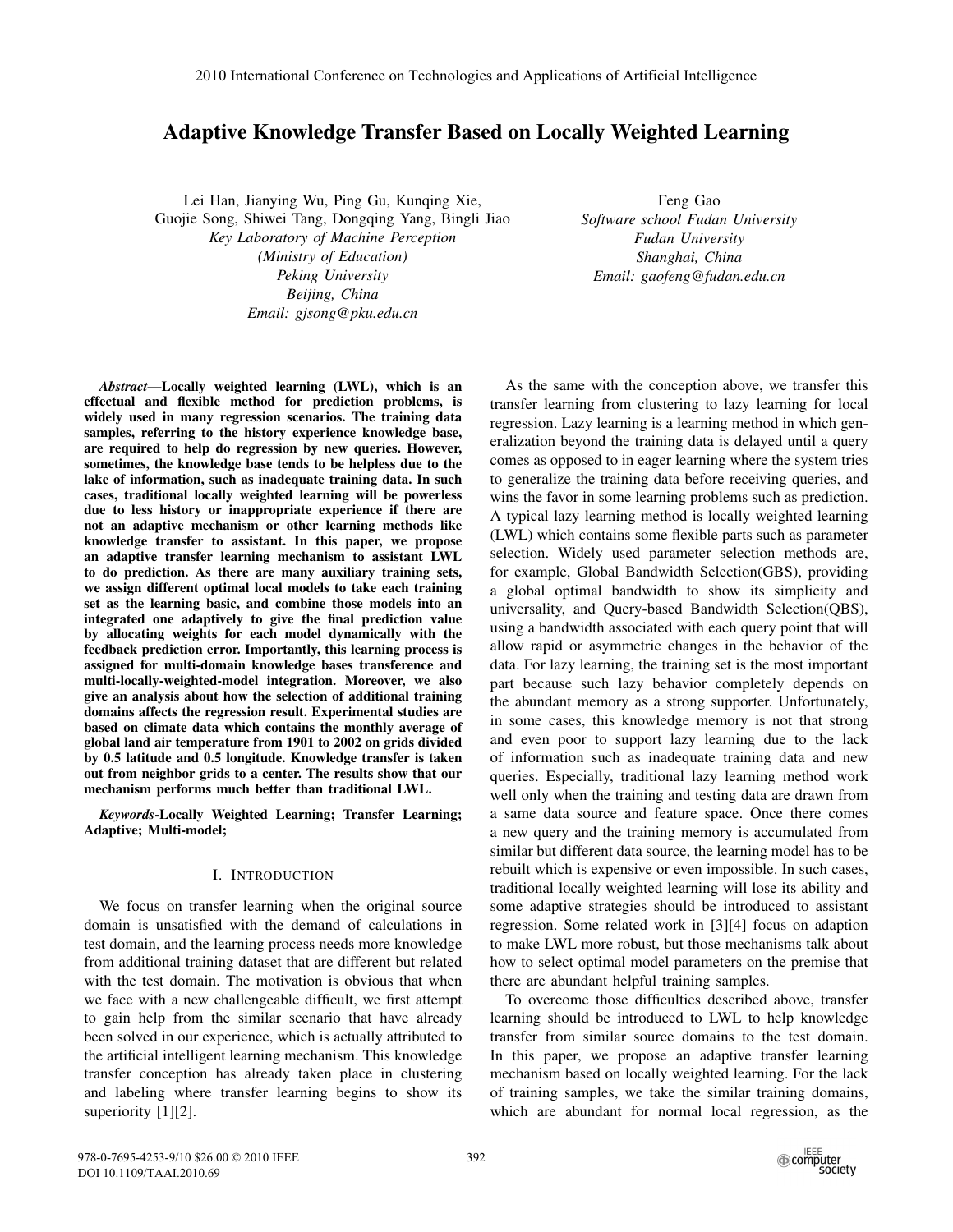auxiliary knowledge. We notice that there are usually many different local models available such as constant, linear or quadratic model. Each model has their own advantages in different learning scenarios, and it is definite that no single model can perform well globally. Especially, even for the same type of the models, dissimilar parameters will lead to significant differences in regression results [3][4]. This makes different optimal local models suit for different training domains. Under a transformation background, we hope that all of the models can play its advantages in their compatible regions. A directly way is that we can create optimal models for each training domain with the same query come from the test domain and mix all the models together by averaging weighted mechanism. Instead of a global selection to give each model a fixed weight before local regression, we use a local way to allocate the weights adaptively by tuning the weights with the regression error. Moreover, we pay much attention on how the selection of additional training domains will affect the final integrated model. In line with this philosophy, we take an experiment to test the effectiveness of the integrated model with the increasing number of additional training domains and draw an explicit analysis.

The main contributions of this paper are: (1) as different from former transfer learning application in discrete clustering or labeling, we combine this conception with lazy learning method for continuous regression and demonstrate its superiority in real climate dataset; (2) according with the transfer knowledge, we create multi-models for the knowledge domains and mix the models together; (3) by using the feedback regression errors, we allocate the weights of each model adaptively when we focus on a certain test domain; (4) we also give an analysis about how the selection of training domains effects the regression result.

The rest paragraphs are organized as follows. The second part gives preliminaries. Section three talks about the methodology of adaptive knowledge transfer via LWL. Experimental studies are implemented in the fourth part. The last section gives a conclusion.

## II. PRELIMINARIES

## *A. Locally Weighted Learning*

The standard formation of locally weighted learning can be represented as:

$$
\hat{y} = f(q) + \varepsilon \tag{1}
$$

Where q is the input query, and  $\hat{y}$  the prediction output of q.  $f()$  is the regression model, with various types such as constant, linear and quadratic style. A kernel function, involved in f() and includes two parameters known as bandwidth h and number of neighbors K, calculates the weights of neighbors of input  $q$ .

As the complexity of the quadratic formation, we take constant model and linear model as a illustration. A constant model can be represented as an averaging weighted equation:

$$
\hat{y} = \frac{\sum_{i}^{K} y_i \cdot G(\frac{x_i, q}{h})}{\sum_{i}^{K} G(\frac{d(x_i, q)}{h})}
$$
(2)

where  $x_i$  and  $y_i$  are the sample input and output respectively.  $G()$  is a kernel function. h is a fit parameter called bandwidth which controls neighborhood scale and can be selected by many methods such as Global Bandwidth Selection (GBS) and Query-based Bandwidth Selection (QBS) [5].

For a linear model,

$$
Y = \beta X \tag{3}
$$

the training inputs and outputs are formalized in input matrix X and output matrix Y.  $\beta$  is the parameter matrix here [6][7].

#### *B. Transfer Learning*

Knowledge transfer happens when there are a source domain with less training samples and a test domain with the same feature space and same distribution as the former. However, some other source domains with the similar but not same feature space are abundant. To assistant the learning work, knowledge should be transferred from the abundant similar source domain to the test domain. A transfer learning problem is often represented as:

Given a source domain  $D<sub>S</sub>$ , and learning domain  $T<sub>S</sub>$ , a test domain  $D_T$  and learning task  $T_T$ , transfer learning aims to help improve the learning of the target predictive function  $f_T()$  in  $D_T$  using the knowledge in  $D_S$  and  $T_S$ , where  $D_S \neq D_T$ , or  $T_S \neq T_T$  [8].

In many machine learning problems, the traditional leaning methods often face the difficulties described above. Beside the clustering and labelling problems, lazy learning often needs some assistant leaning mechanism to overcome such embarrassing situation similarly. Thus, we focus on the cooperation of transfer learning and LWL. A detailed discussion will be given in the following section.

#### III. KNOWLEDGE TRANSFER VIA LWL

To do knowledge transfer, we first need the training domains and test domain. We can draw this scheme in a 2D plate in Table. I. The center region  $D<sub>c</sub>$  is considered as the combination of learning domain  $T<sub>S</sub>$  and test domain  $D<sub>T</sub>$ from where queries come. Due to the weak training samples in  $T<sub>S</sub>$ , it is difficult to create a local model  $M<sub>c</sub>$  to do accurate regression for queries from  $D<sub>c</sub>$  without assistant knowledge base. Therefore, we need additional training domains having the similar features with the center domain  $D_c$ , which appear here as the neighbors  $D_i$  to  $D_j$  (the source domains  $D<sub>S</sub>$ ). To transfer the knowledge from the neighbor domains, we create optimal models for them to do regressions(the learning task  $T_T$ ).

Without considering the knowledge transfer firstly, the regression of the focused center region  $D<sub>c</sub>$  can be represented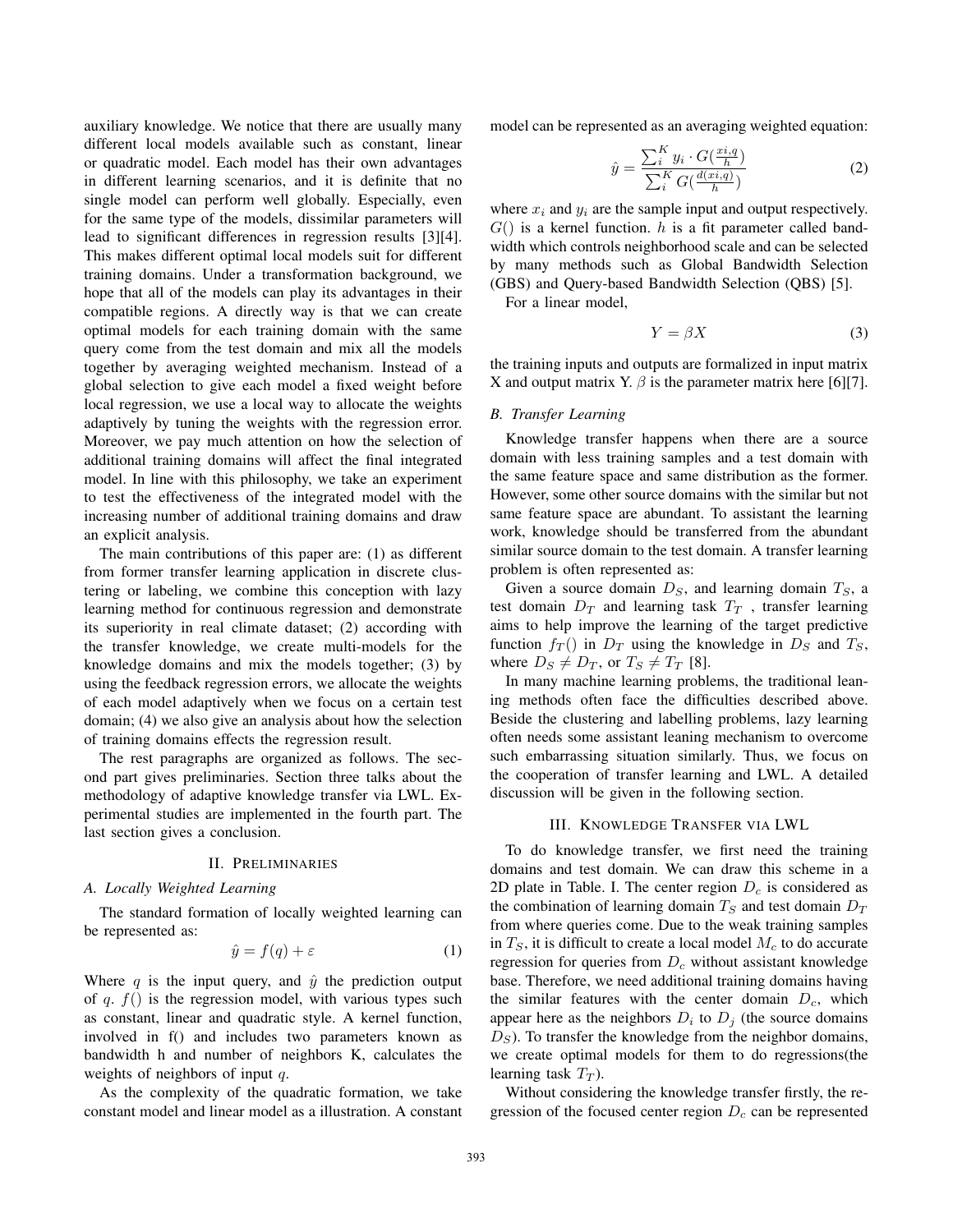Table I KNOWLEDGE DOMAINS FOR TRANSFERRING

| $(D_i, M_i)$ |              |              |  |
|--------------|--------------|--------------|--|
|              | $(D_c, M_c)$ |              |  |
|              |              | $(D_j, M_j)$ |  |

as:

$$
\hat{y}_c^t = f(q, M_c) \tag{4}
$$

where  $M_c$  is the optimal model created for  $D_c$ . Then, we assume that there are N neighbor regions are similar with the center  $D<sub>c</sub>$ , taken a example from Table. I. Those regions are the assistant training domains. When we transfer the knowledge from neighbor regions to  $D<sub>c</sub>$  for the same query q, optimal models will be created for each neighbor region. Then we can get N models based on different training domain and a same query. The regression model for each training domain can be therefore represented as:

$$
\hat{y}_c^i = f(q, M_i, D_i) \tag{5}
$$

Thus, the prediction error of each model is:

$$
e_c = |\hat{y}_c - y_c| \tag{6}
$$

$$
e_i = |\hat{y}_c^i - y_c| \tag{7}
$$

To combine all the models,  $\hat{y}_c^t$  and each  $\hat{y}_c^i$  have to be weighted and contribute to the final prediction as an averaging weighted formation:

$$
\hat{y}_c = \frac{w_c \cdot \hat{y}_c^t + \sum w_i \cdot \hat{y}_c^i}{w_c + \sum w_i} \tag{8}
$$

#### *A. Adaptive Weights Allocation for Training Domains*

Let  $w_c$  be the weight of model created on  $T<sub>S</sub>$  and  $w<sub>i</sub>$ be the weight of model created on  $D_i$ , we assign  $w_c$  and  $w_i$  with the prediction errors  $e_c$  and  $e_i$  dynamically. To explain the motivation, we consider a practical climate data background and aim to predict the temperature of a given local regions using knowledge transfer based on LWL. The region from where the queries come is considered as the test domain. Besides the training samples from the centre region, there must be several neighbor regions holding the similar climate features, and those regions will be treated as the training domains. We aim to transfer the neighbors' knowledge to the center, thus we allocate the weights of each model in those regions dynamically with each model's prediction error. As being geographic information, climate has its spatial-temporal feature that the changes over time or

Table II VARIABLES DESCRIPTION

|                                                                  | $D_c$<br>The centre domain                            |  |
|------------------------------------------------------------------|-------------------------------------------------------|--|
| $T_S$                                                            | The learning domain with the same origin as queries,  |  |
|                                                                  | $T_S \subset D_c$                                     |  |
| $D_T$                                                            | Test domain, $D_T \subset D_c$ , $D_T \cup T_S = D_c$ |  |
| q                                                                | A vector denotes the given sequence of queries which  |  |
|                                                                  | come from $D_T$ .                                     |  |
| l                                                                | The length of q.                                      |  |
|                                                                  | The $k$ th query in $q$ .                             |  |
| $q_k$<br>$\hat{j}$<br>$\hat{y}_c$<br>$h$                         | Number of selected neighbor domains.                  |  |
|                                                                  | The output prediction result.                         |  |
|                                                                  | A parameter in the kernel function of a local model.  |  |
| $[h_{min}, h_{max}]$                                             | Adjustment interval for $h$ .                         |  |
| w                                                                | Weight vector for the neighbor domains.               |  |
| $w_i$                                                            | An element in $w$ .                                   |  |
|                                                                  | The real output of $q_k$ .                            |  |
|                                                                  | Prediction of the model created on $TS$ .             |  |
| $\begin{array}{c} y_c^k\\ \hat{y}_c^t\\ \hat{y}_c^i \end{array}$ | Prediction of the model created on $D_i$ .            |  |
| $e_c$                                                            | Error of the model created on $D_c^t$ .               |  |
| G()                                                              | Kernel function, a Gaussian Kernel here               |  |
|                                                                  | $G(x) = 2.718^{-x}$ .                                 |  |
| $w_c$                                                            | Weight of $D_c^t$ .                                   |  |
| e                                                                | Error vector for the neighbor domains.                |  |

space are continues. That means the neighbor regions of the center or during narrow time duration, the climate features remain similar. So allocating weights with the prediction errors is not a lag to catch up with the changes, but an accommodation with the continuous variation. This is the essential motivation of the adaption.

Consequently, we take such adaption, and the weight of each model is proportional to the difference between its prediction result and real output:

$$
w_c \propto |e_c| = |\hat{y}_c^t - y_c| \tag{9}
$$

$$
w_i \propto |e_i| = |\hat{y}_c^i - y_c| \tag{10}
$$

where  $y_c$  is the real output. Incorporated into a kernel function, the weights can be outlined in equations:

$$
w_c = G(e_c) \tag{11}
$$

$$
w_i = G(e_i) \tag{12}
$$

where G() use a Gaussian Kernel  $G(x) = e^{-x}$  here.

#### *B. Algorithm Description*

Table. II gives the explanation of the variables used in this paper. The main conception of the knowledge transfer is summarized in Algorithm 1. We first provide the regression with the queries from a centre domain  $D<sub>c</sub>$  and the training domains including the centre training domain  $T<sub>S</sub>$  and the neighbor domains  $D_1, \dots, D_j$ . After the initialization of model set and parameters, we train the optimal model and parameters for each training domain. In the regression part, for each query, we first select an optimal model for  $T<sub>S</sub>$ , and calculate its prediction error. Then, optimal models are selected for each neighbor domains and we can finally get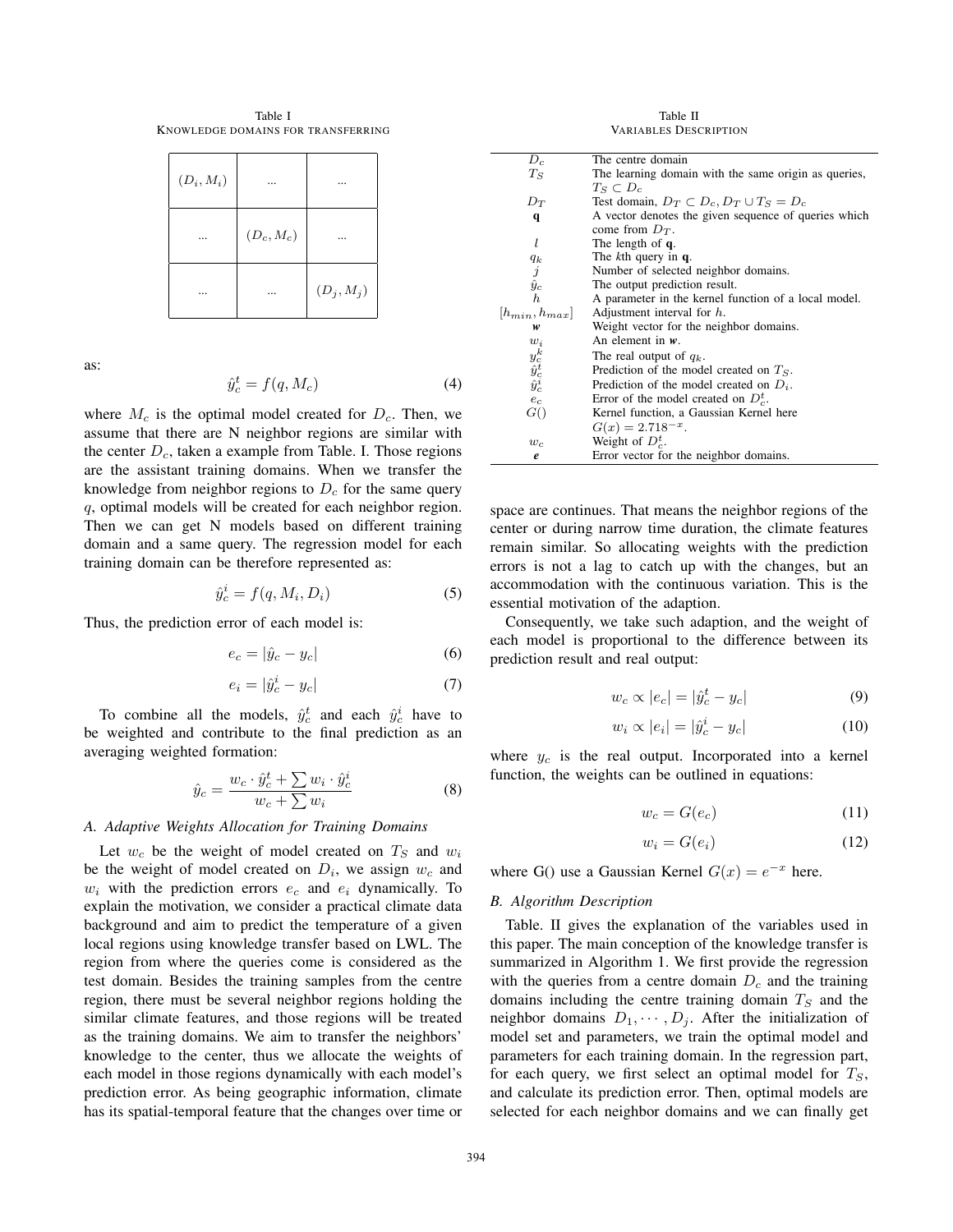an error vector *e*. By the end of each round of a query, the weight vector *w* will be updated by the error vector *e*. Then the adjustment with the feedback errors will take effects in the next round of regression.

Importantly, how to choose the neighbor domains is necessary and very important. The choice of the assistant knowledge base affects the effectiveness of the integrated model significantly. To analyze the correlation between knowledge domain selection and the effectiveness, we change the number of neighbor domains increasingly and implement Algorithm 1 in pace with the changes. Results are shown in the following section.

Algorithm 1 : Knowledge Transfer via LWL

## Input:

- (1) A sequence of given queries  $q = [q_1, \ldots, q_l]$  form a centre domain  $D<sub>c</sub>$
- (2) A centre training set  $T<sub>S</sub>$  from  $D<sub>c</sub>$  and *j* neighbor training sets  $D_1, \cdots, D_j$

#### Output:

The output prediction vector  $\hat{y}_c$  of the given queries.

#### Algorithm:

## 1. Initialization:

- (1) Initial the model selection set with constant model, linear model and quadratic model.
- (2) Given the model parameters a range to adjust such as Interval  $[h_{min}, h_{max}]$  for bandwidth *h*.
- (3) Assign the weight vector  $w = [w_1, w_j], w_1 = \cdots = w_j = 1$ . 2. Training:

Train optimal model and parameters for each training set  $D_i$  and centre  $D_c$ .

#### 3. Regression:

For each query  $q_k$ 

- · Do regression by selecting the optimal model and parameters for  $q_k$  using the centre training set  $T_S$ , and get  $\hat{y}_c^t$ .
- · Calculate the prediction error  $e_c = |y_c^k \hat{y}_c^t|$ , and the weight for  $T_S$ ,  $w_c = G(e_c)$ .
- $\cdot$  For each neighbor training set  $D_i$ 
	- · Select the optimal model for  $q_k$  with  $D_i$  and get  $\hat{y}_c^i$ . • Calculate the prediction error  $e_i = |y_c^k - \hat{y}_c^i|$ .
- · Make the final prediction by weighting  $\hat{y}_c^i$  with  $w_i$ ,

$$
\hat{y}_c = (w_c \cdot \hat{y}_c^t + \sum w_i \cdot \hat{y}_c^t) / (w_c + \sum w_i).
$$
  
 Adjust *w* by the current round of *e*.

 $\cdot$  For each  $w_i$ 

· Update the weights  $w_c = G(e_c)$ ,  $w_i = G(e_i)$ .

4. Return.

## IV. EXPERIMENTS

## *A. Data Source*

This section talks about experimental studies. The data used in the experiments are from Climatic Research Unit (CRU TS 2.0), Tyndall Centre [9]. It contains the monthly average of global land air temperature from 1901 to 2002 on grids divided by 0.5 latitude and 0.5 longitude. Thus, there are  $102 \times 12$  samples in a grid. To construct a query sequence for testing, we choose the samples from 1991 to 2002 as the queries and others as training samples (a query will be added to the training set after its prediction has done). We take the grid, at where Beijing locates, as the focused centre domain (Latitude:  $39^{\circ}54'50''$ N, Longitude:  $116^{\circ}23'30''$ E). Grids nearby are selected as the neighbor domains.

To confirm the neighborhood, we first use KNN clustering method to generate a cluster with similar temperature for the centre domain. This step just gives a rough partition of the spatial neighborhoods which are clustered on the whole training samples. Thus, once clustered, the rough neighborhoods will be available for any queries from different grids within a certain time interval. The clusters have to be updated until the spatial feature changes considerably. The result of clustering is shown in Table. III where  $D<sub>c</sub>$  is the centre domain, 1 denotes the neighborhood and 0 the irrelevant grids. Thus, we can select the training domains from those grids labeled 1.

Table III SPATIAL GRIDS

| $\mathbf{0}$   | $\overline{0}$ | $\overline{0}$ | $\overline{0}$ | $\overline{0}$ | $\overline{0}$ | $\overline{0}$ |
|----------------|----------------|----------------|----------------|----------------|----------------|----------------|
| $\overline{0}$ | $\overline{0}$ | $\overline{0}$ | $\overline{0}$ | $\mathbf{0}$   | $\overline{0}$ |                |
| $\overline{0}$ | $\overline{0}$ | $\overline{0}$ | $\overline{0}$ | 1              |                |                |
| $\overline{0}$ | $\overline{0}$ | 1              | 1              | $\mathcal{D}c$ | 1              |                |
| $\mathbf{0}$   | $\overline{0}$ | 1              | 1              |                |                | 1              |
| 1              | 1              | 1              | 1              | 1              |                |                |
| $\mathbf{0}$   |                | 1              | 1              |                |                | $\overline{0}$ |
| $\mathbf{0}$   | $\overline{0}$ | $\mathbf{0}$   | $\overline{0}$ | $\overline{0}$ | $\mathbf{0}$   | $\mathbf{0}$   |

#### *B. Performance Evaluation*

Instead of attempting to find the most beneficial grids, we select the nearest four from the cluster of centre domain, highlighted in Table. III, as the additional training domains to assistant the prediction. The reasons why we concentrated on these four grids are explained as following. Figure. 1 and Table. IV give the comparison of Knowledge Transfer via LWL (KTLWL), LWL with Global Bandwidth Selection (GBS) and LWL with Query-based Bandwidth Selection (QBS). The horizontal coordinates of Figure. 1 denote the testing years 1991∼2002, and the longitudinal coordinates denote the mean error of all prediction errors in the corresponding year. Because the monthly average temperature of the centre region (Beijing, China) ranges from −9◦C to 29<sup>°</sup>C, it is difficult to use Mean Relative Error, especially when the actual value approximates zero. Thus, we directly use the Mean Absolute Error measured in Degree Celsius which is understandable.

Table IV A COMPARISON OF PREDICTION MEAN ERROR OF ALL THE QUERIES

| <b>Methods</b>                                       | LWL with GBS | LWL with OBS | KTLWL |
|------------------------------------------------------|--------------|--------------|-------|
| Mean Error of<br>all the queries<br>(Degree Celsius) | 23           | 1.15         | 0.93  |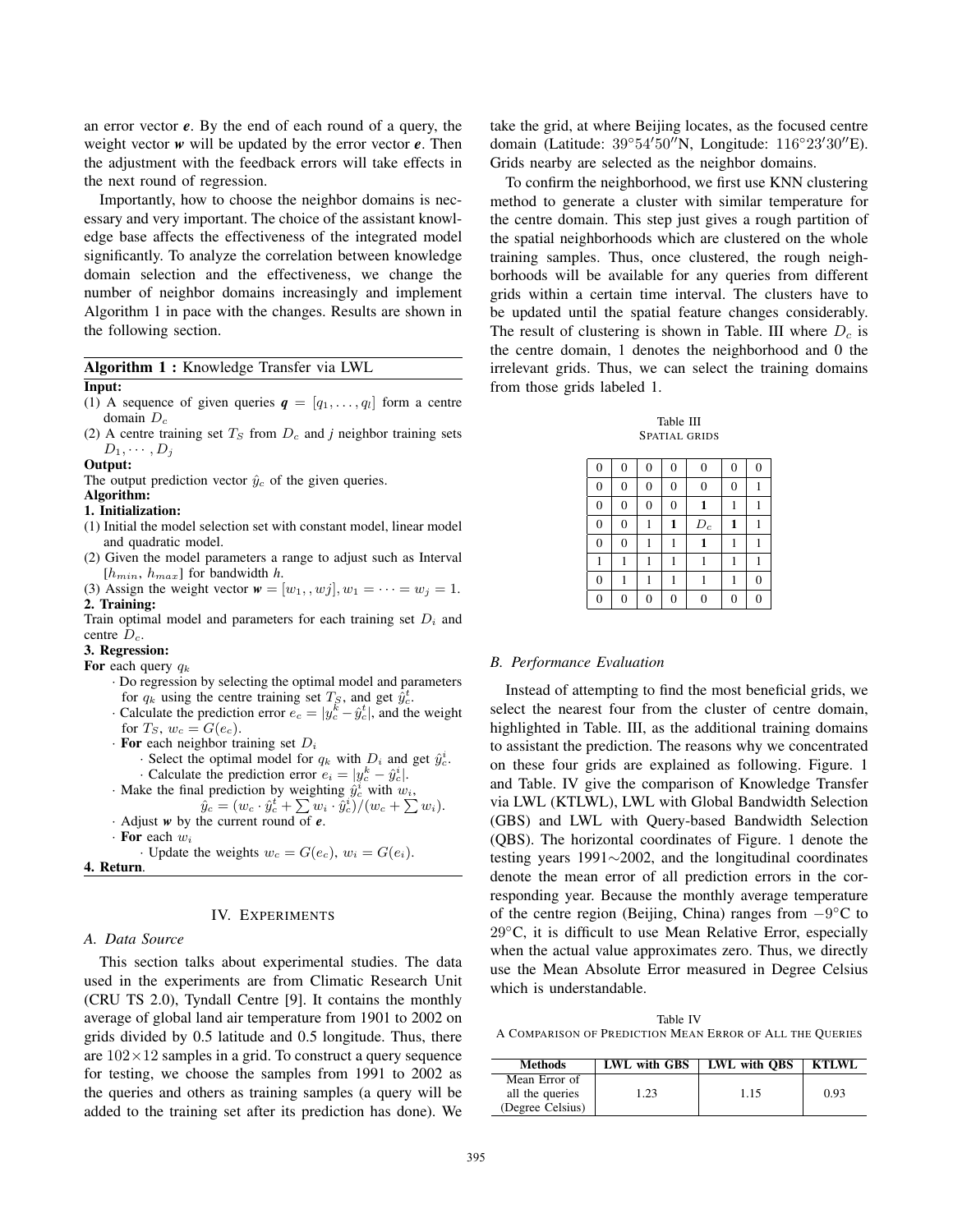

Figure 1. Comparison of Absolute Mean Errors.



Figure 2. Relationship of Assistant Training Domain Selection and The Effectiveness of Integrated Model.

From the figure and table, we can easily find that knowledge transfer from neighbor domains to assistant LWL is necessary and this integrated model performs much better than the traditional locally weighted learning. However, it can also be found from Figure. 1 that at the 8th query, KTLWL does not take any advantages than the other two methods. This is mainly because the good quality of the learning domain  $T<sub>S</sub>$  in  $D<sub>c</sub>$ . In this case, the training samples in the centre domain have the ability to provide abundant helpful information that even if knowledge transfer does not take place, the regression with traditional LWL will also performs well. Actually, this scenario is not belong to the description of transfer learning.

Then, we come to explain the reason of the selection of the four nearest grids. We concern our methodology with a question that how the selection of additional training domains affects the integrated model. To catch up with this consideration, we take an experiment to detect the relationship between training domain selection and the effectiveness of the integrated model. Figure. 2 shows the relationship curve. We run the KTLWL on the increasing number of assistant training domains in the cluster, and  $x = 1, 2, \dots$ , at the horizontal coordinates means that the vertical value at  $x$  is an average prediction value of all possible combinations of the nearest  $x$  neighbor domains limited by the cluster.

From the curve we find that as the increasing of assistant training domains, the integrated model will firstly improve its performance. But when the assistant training domains increase to a certain scale, the integrated model will not take any more improvement and even get worse. The reason of this property can be explained by the local similarity. Due to the inadequate knowledge in the centre learning domain, with the increasing of nearest similar training domains, the helpful knowledge become richer thus lead to the performance improvement. But when the training domains continuously expand, the knowledge in the newly selected domains are helpless because the further the knowledge domain from the center, the less similar the features they share, even some bad knowledge will participate in the regression to interfere. So as the neighbor training domains expanding, the performance of the integrated model will first improve and finally keep stationary or even begin to get worse.

## V. CONCLUSION

This paper proposes an adaptive knowledge transfer mechanism based on locally weighted learning. After the statement of the scenarios that some lazy learning method need knowledge transfer to assistant, a conception of combination of locally weighted learning and transfer learning is advanced. Then we concentrated on multi-domain knowledge transferring and create optimal models for each assistant training domain to finally get an integrated model. An adaptive updating mechanism is introduced into the combination of multiply models that we assign the weights of each model dynamically with the feedback regression errors. Importantly, we also give an analysis about the relationship between the training domain selection and the effectiveness of the integrated model and explain the phenomenon that as the increasing of training domains, the performance of the integrated model will first improve and finally keep stationary or even begin to get worse. Experimental studies are assigned to demonstrate the superiority and necessity of knowledge transfer in locally weighted learning and to analyze how the selection of additional training domains affects the integrated model. The results provide a convictive proof of our approach.

#### ACKNOWLEDGMENT

This work was supported by the National Natural Science Foundation of China under Grant No. 60703066 and No. 60874082; Supported by Beijing Municipal Natural Science Foundation No. 4102026; supported by the National High Technology Research and Development Program of China (863 Key Program) No.2007AA120502.